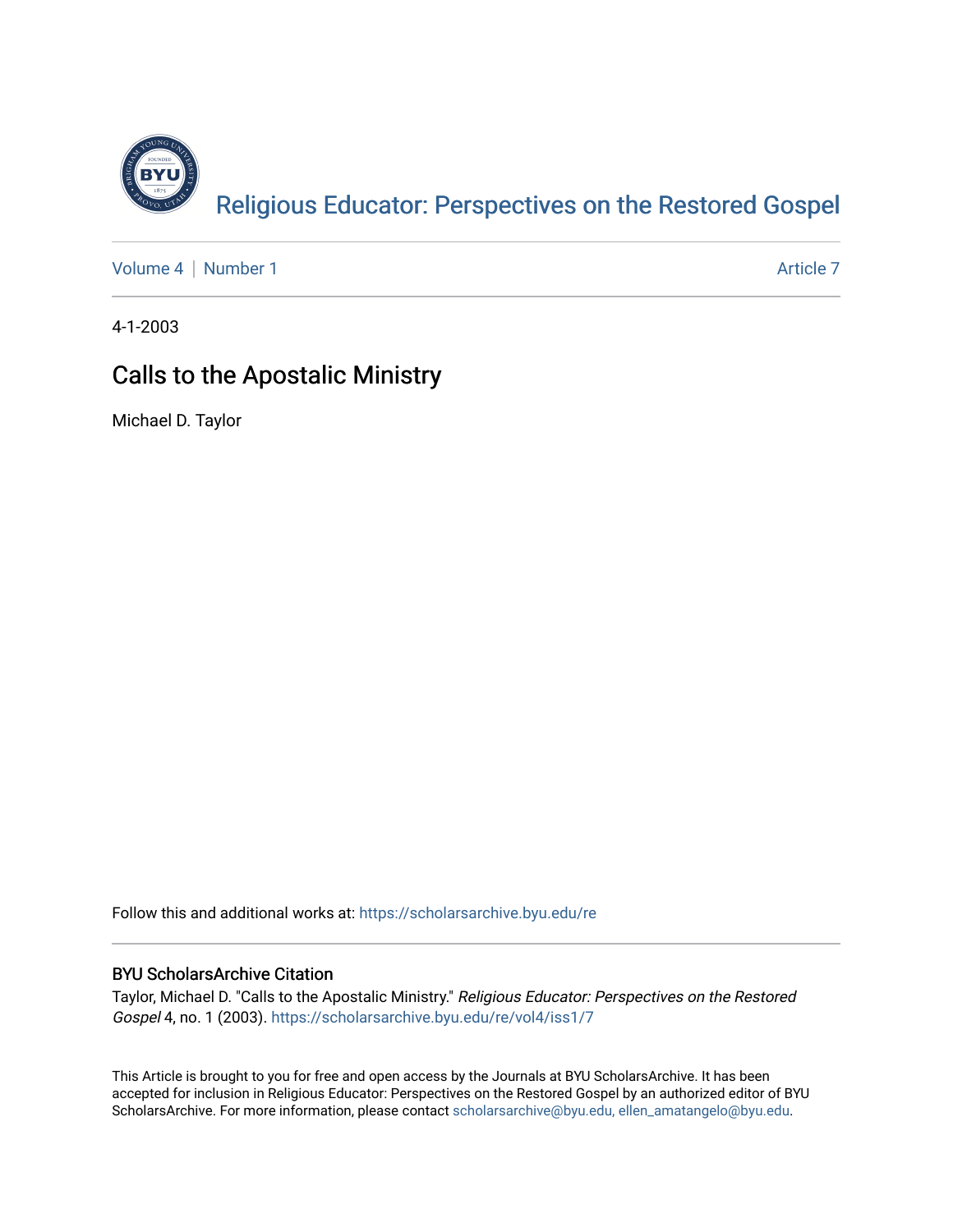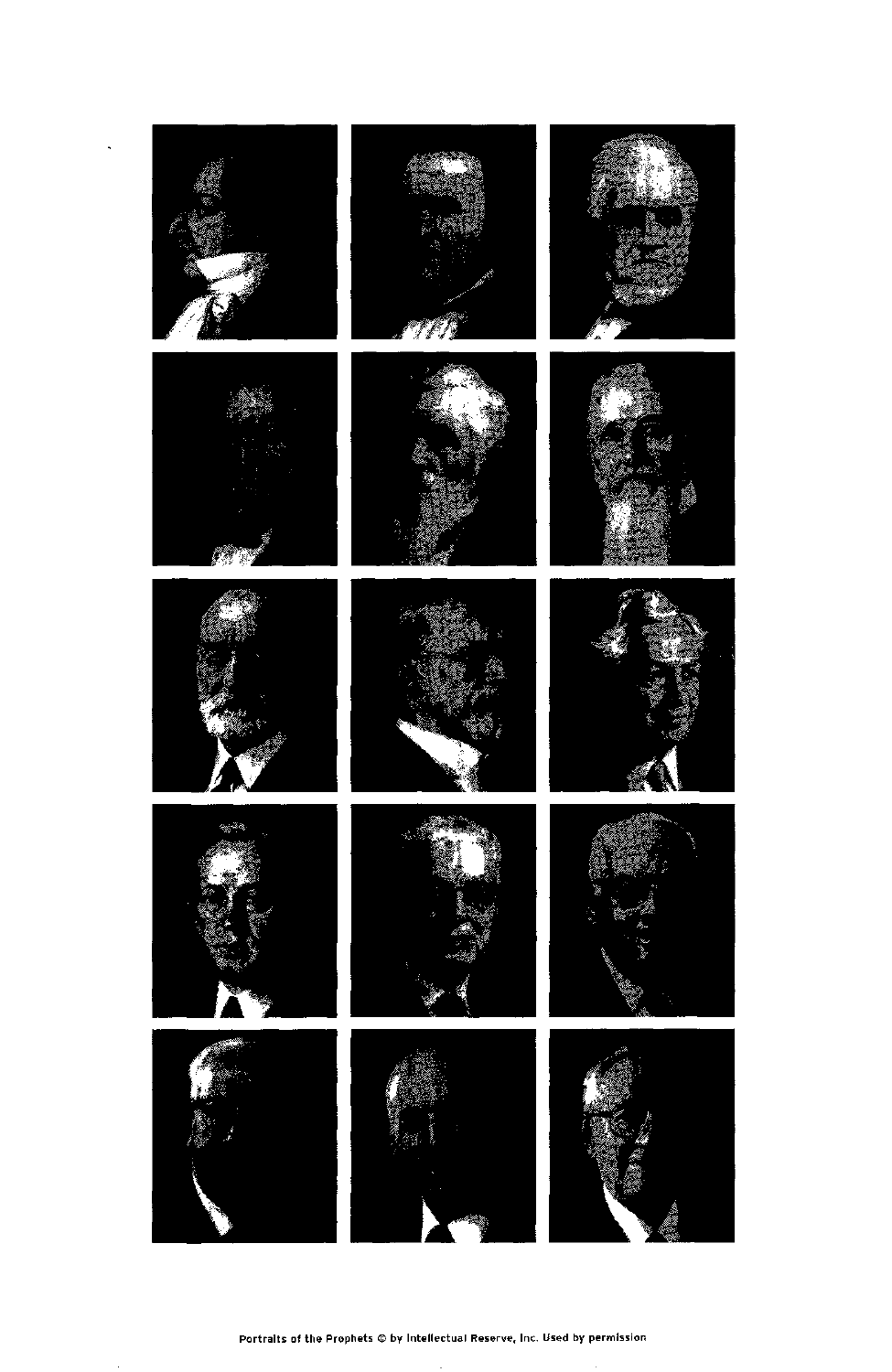# Calls to the Apostolic Ministry

Michael D. Taylor

Michael D. Taylor, M.D., is an anesthesiologist at Provo (Utah) Surgical Center.

We are also richly blessed by the direction of other prophets, seers, and revelators who serve with the President of the Church. All these faithful brethren have been called of God by revelation and inspiration through the instrumentality of the Lord's ordained prophet.

In a very real and direct way, we are benefiting today from the inspiration of previous prophets. For example, Presidents Gordon B. Hinckley and Thomas S. Monson were called to the apostleship by President David O. McKay. As the Lord's seer, President McKay sought the Lord's will in calling these worthy men to fill these high and holy positions. How significant are the results of President McKay's inspiration those many years ago. Similarly, it is wonderful to contemplate that of our fifteen currently serving Apostles, almost half (seven) were called to the apostleship by President Spencer W. Kimball.

what a profound blessing it is to live at a time when we have a prophet of the Lord on the earth! Our lives are blessed every day by the influence of our prophet as we are taught and instructed, nourished and fed, encouraged and uplifted.

following are three helpful tables dealing with the numbers of Apostles called during the years of service of each of our fifteen Church Presidents. The largest number of Apostles were called during the presidency of Joseph Smith, primarily because of the organization of the original Quorum of the Twelve and the frequency of apostasy among the early Church leaders. It is interesting to note that during the six years and nine months that John Taylor served as Church President, he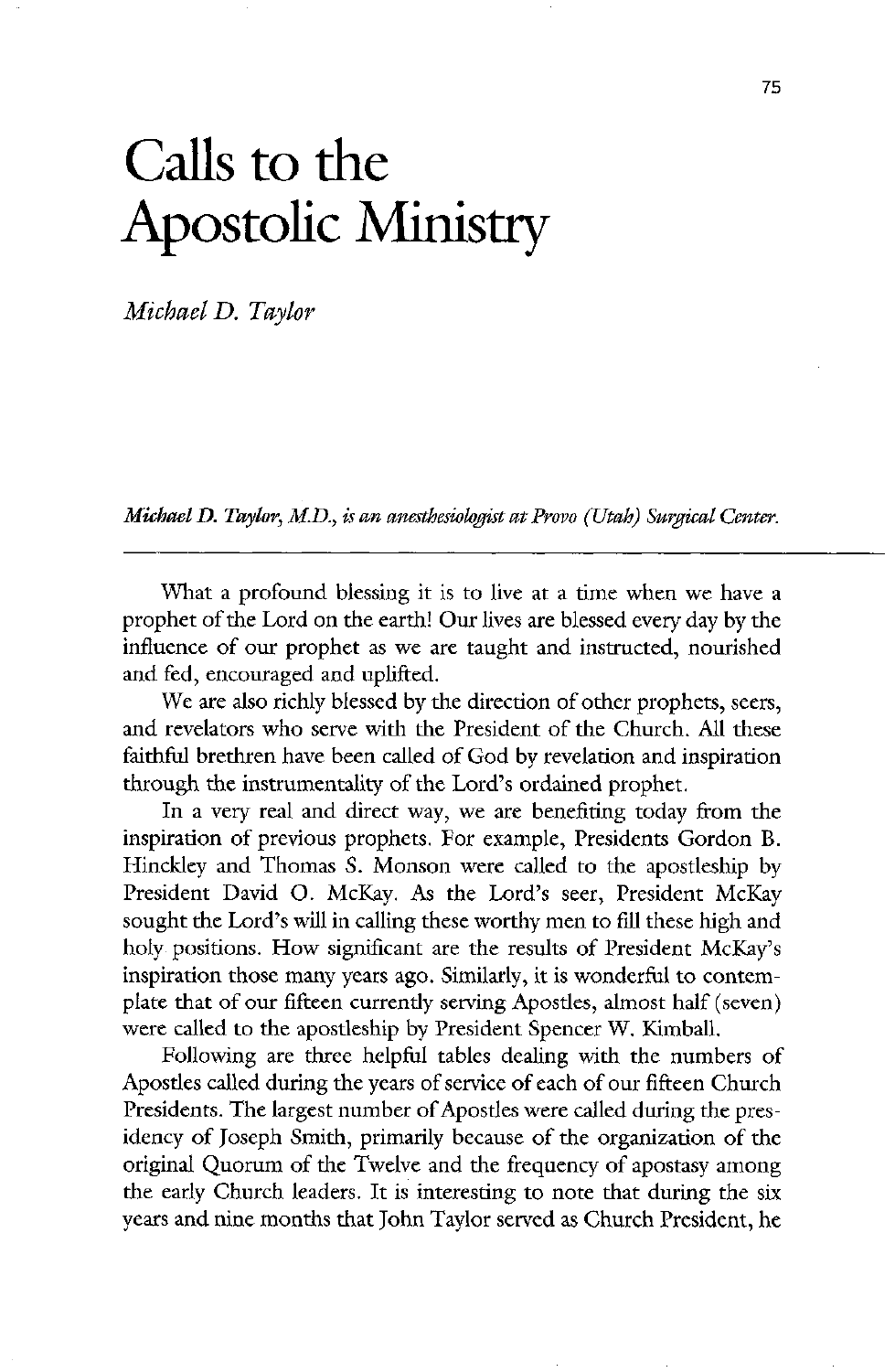called six new Apostles, while President Hinckley, who has now served almost eight years as Church President, has called just one new Apostle, Elder Henry B. Eyring.

The last chart points out that of our fifteen Church Presidents, only six have called Apostles who subsequently served as Presidents of the Church. The call of Joseph Smith is unique in that he was called directly by the Lord Himself.  $\blacksquare$ 

### Number of Apostles Called during the Tenure of Each Prophet listed chronologically

| Prophet                         | Years as Apostles<br>President | Called | Apostles<br><b>Living</b> | <b>Names of Apostles Called</b>            |
|---------------------------------|--------------------------------|--------|---------------------------|--------------------------------------------|
| Joseph Smith                    | 1830-1844                      | 22     | ≂Ø≽                       | Joseph Smith to Amasa M. Lyman             |
| Brigham Young                   | 1847-1877                      | 13     | ୍ଷି                       | Ezra T. Benson to Albert Carrington        |
| John Taylor                     | 1880~1887                      | 6      |                           | Moses Thatcher to John W. Taylor           |
| <b>Wilford Woodruff</b>         | 1889-1898                      | 5      | D.                        | Marriner W. Merrill to Abraham O. Woodruff |
| Lorenzo Snow                    | 1898-1901                      | 2      |                           | <b>Rudger Clawson to Reed Smoot</b>        |
| Joseph F. Smith                 | 1901-1918                      | 11     |                           | Hyrum M. Smith to Richard R. Lyman         |
| Heber J. Grant                  | 1918-1945                      | 12     |                           | Melvin J. Ballard to Mark E. Petersen      |
| George Albert Smith 1945 3951。  |                                | 3      | 201.                      | Matthew Cowiey to Delbert L. Stapley       |
| David O. McKay                  | 1951-1970                      | 11     |                           | Marion G. Romney to Alvin R. Dyer          |
| Joseph Fielding Smith 1970-1972 |                                | 2      |                           | Boyd K. Packer to Marvin J. Ashton         |
| Harold B. Lee                   | 1972–1973                      |        |                           | <b>Bruce R. McConkie</b>                   |
| Spencer W. Kimball              | 1973-1985                      |        |                           | L. Tom Perry to M. Russell Ballard         |
| Ezra Taft Benson                | 1985–1994                      | 3      |                           | Joseph B. Wirthlin to Robert D. Hales      |
| Howard H. Hunter                | 1994–1995                      |        |                           | Jeffrey R. Holland                         |
| Gordon B. Hinckley              | 1995-present                   |        |                           | Henry B. Eyring                            |

and the control